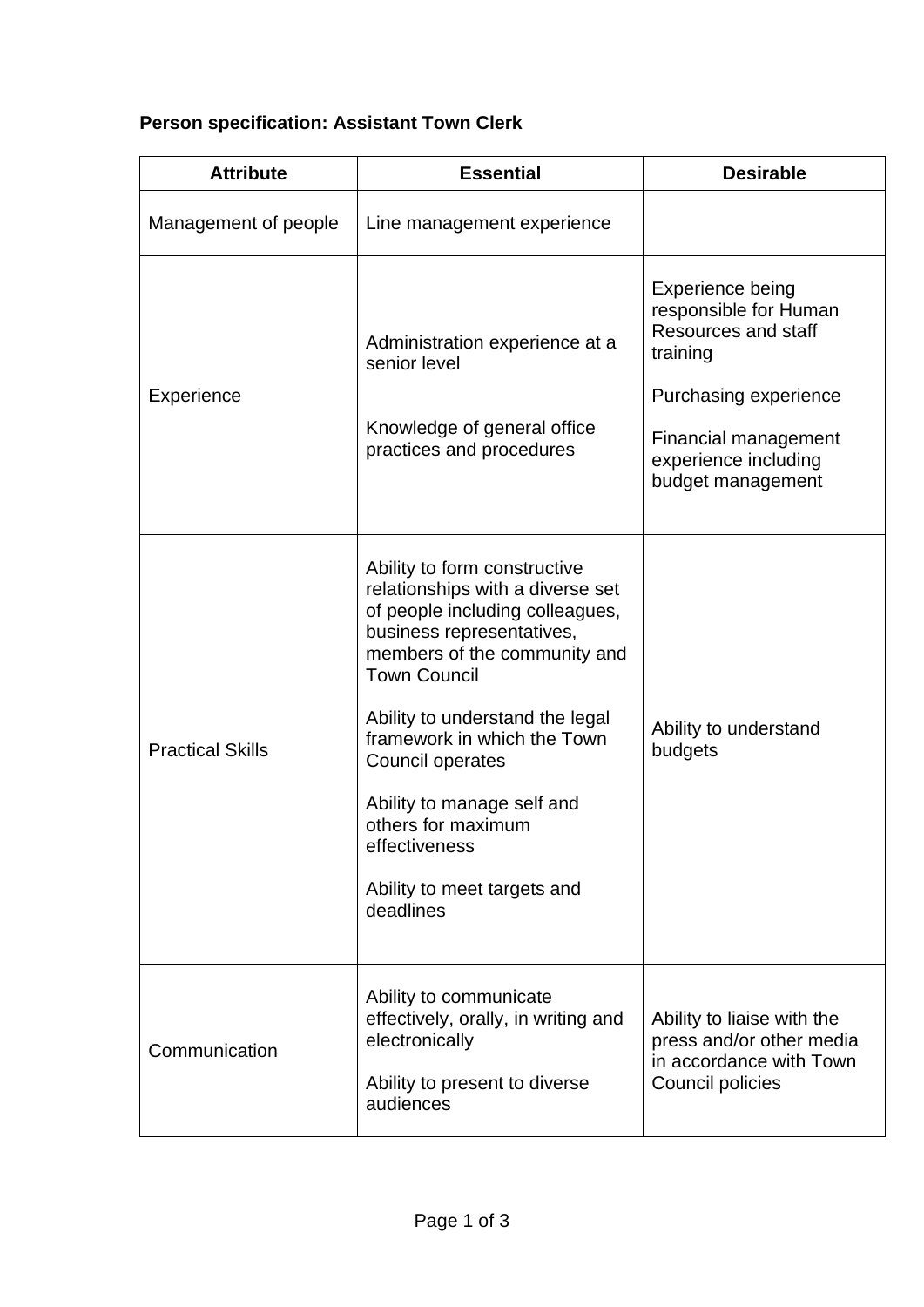|                               | Ability to be articulate and<br>sensitive in potentially<br>controversial situations<br>Ability to develop effective<br>relationships with external and<br>internal stakeholder, the general<br>public and statutory bodies                                                                            |                                                                    |
|-------------------------------|--------------------------------------------------------------------------------------------------------------------------------------------------------------------------------------------------------------------------------------------------------------------------------------------------------|--------------------------------------------------------------------|
| <b>Personal Qualities</b>     | To maintain confidentiality<br>Ability to work under pressure<br>Ability to be diplomatic and<br>tactful<br>Ability to work co-operatively<br>and effectively as part of a team<br>To be approachable and to have<br>good listening skills<br>To maintain the reputation of the<br><b>Town Council</b> |                                                                    |
| <b>Strategic Thinking</b>     | Ability to think, plan and work<br>strategically and methodically                                                                                                                                                                                                                                      |                                                                    |
| Technology / IT Skills        | Excellent understanding of IT in<br>order to perform office functions<br>and other requirements of the<br>role<br>Professional knowledge of<br>Office packages including Word,<br><b>Excel and Outlook</b>                                                                                             | Previous experience using<br>finance and administration<br>systems |
| <b>Education and Training</b> | A relevant professional<br>qualification, or experience at a<br>senior level in local government<br><b>Introduction in Local Council</b><br>Administration (ILCA) or to be<br>prepared to obtain ILCA within<br>18 months                                                                              | Management or<br>supervisory skills training                       |